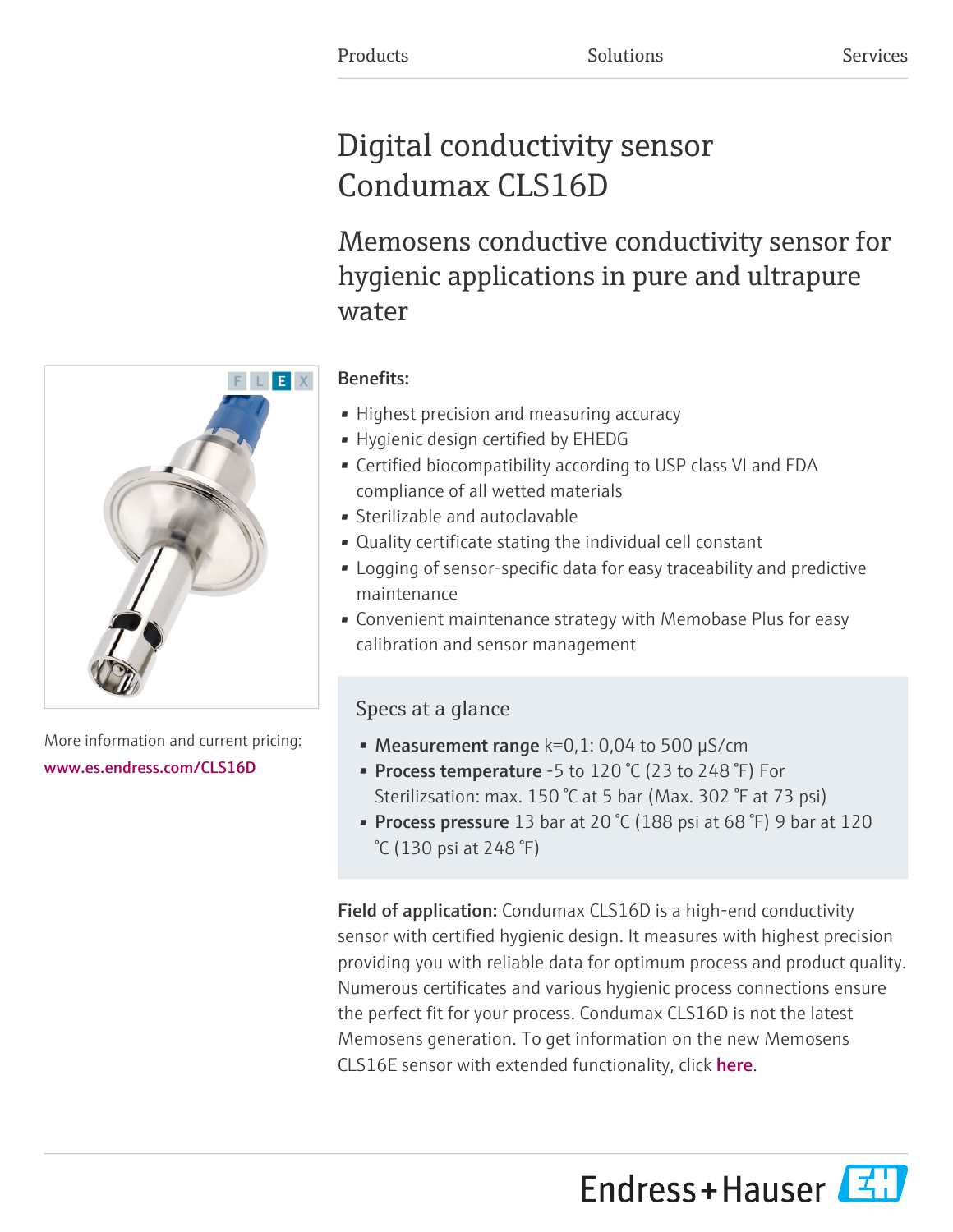## Features and specifications

|  |  | Conductivity |
|--|--|--------------|
|  |  |              |

**Measuring principle** 

Conductive

#### Application

Pure and ultrapure water, pharmaceutical industry

#### Characteristic

Hygienic 2-electrode conductivity sensor

#### Measurement range

k=0,1: 0,04 to 500 µS/cm

#### Measuring principle

Conductivity cell

#### Design

Hygienic 2-electrode conductivity sensor with coaxially arranged electrodes, electropolished stainless steel and FDA sealing material; sterilizable

#### **Material**

Isolation: PEEK Electrode: polished stainless steel 1.4435 Sealing: Isolast (FFKM) FDA conform

#### Dimension

Electrode diameter: 17 mm (0.66 inch) Electrode length: 54 mm (2.13 inch)

#### Process temperature

-5 to 120 °C (23 to 248 °F) For Sterilizsation: max. 150 °C at 5 bar (Max. 302 °F at 73 psi)

#### Process pressure

13 bar at 20 °C (188 psi at 68 °F) 9 bar at 120 °C (130 psi at 248 °F)